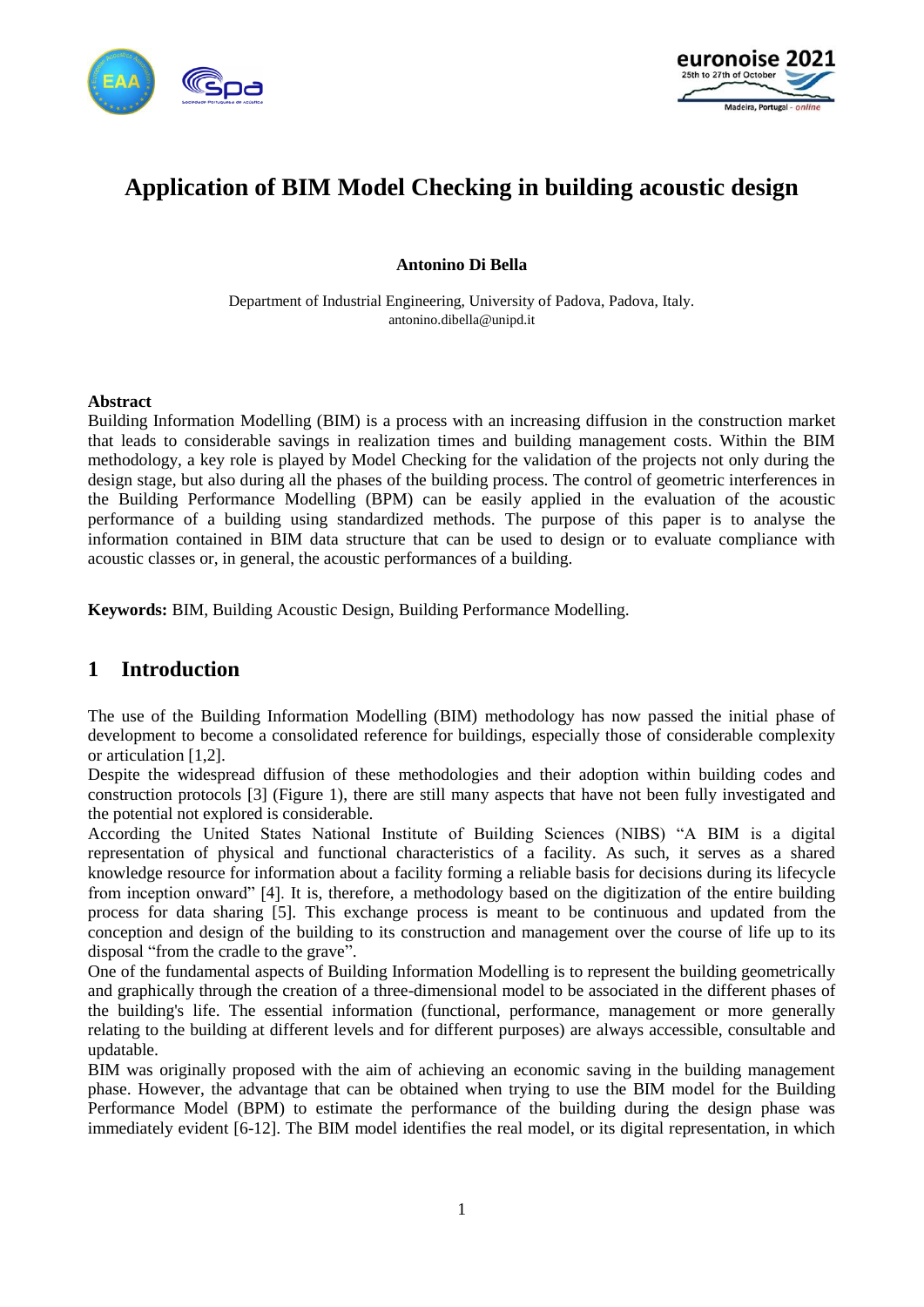

the digital content (geometric and informative) varies according to the purpose and the phase in which the model is made available for its use.

Traditional modelling processes for energy simulation (Building Energy Model, BEM) or other physical aspects such as acoustic requirements simulation (Building Acoustic Model, BAM) are generally complex, time-consuming and specifically prepared for simulation application used. This involves high costs, long times, geometric simplifications and errors. In essence, these typical processes reproduce the data already existing under other aspects, that is the models usually made for the architectural and structural part. This results in high costs, long lead times, geometric approximations and potential modelling errors. In practice, these processes reproduce the already existing data, that is the models usually created for the architectural part, with other purposes. The risk of "translation errors" between models is often high, also considering that they are developed by different operators and at different times.

It is evident that the use of a standardized information coding process can significantly reduce these risks, also through control and validation processes.

The advantages of these processes, automatic or semi-automatic, can be summarized in four factors:

- 1) reduction of time and costs required to develop a physical simulation model of the building;
- 2) rapid generation of design alternatives;
- 3) improvement of the accuracy of Building Performance Modelling Simulation (BPMS);
- 4) building construction process with significantly higher performance.



Figure 1 – Overview of global BIM adoption [3].

This paper examines a particular methodological aspect of the acoustic design of buildings with the support of the BIM methodology, described in its general aspects in previous works [13-16].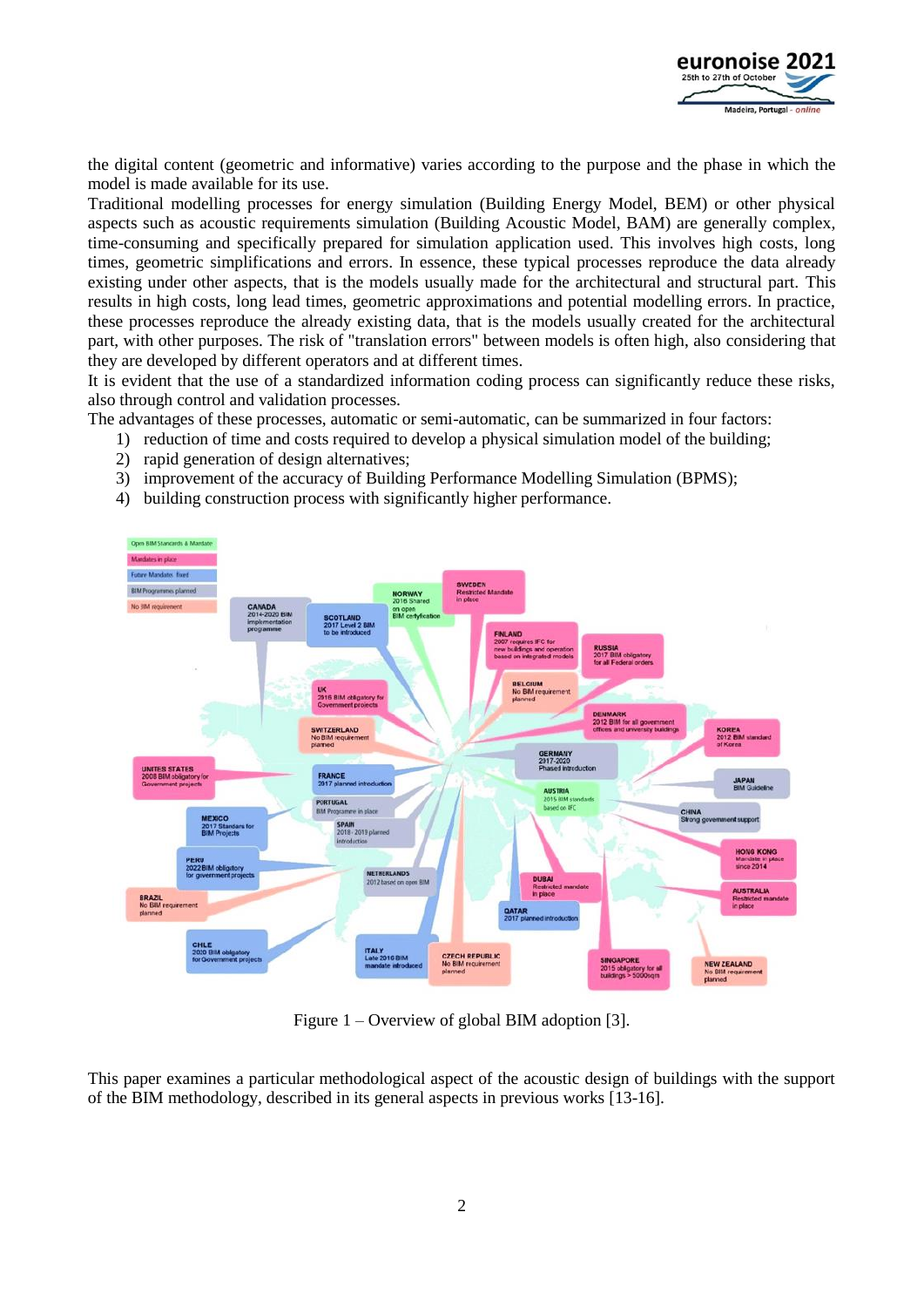

## **2 Opportunities and limits of BIM oriented acoustic models**

BIM is a data format model that applies to a database of elements, each containing specific information that is uniquely defined.

From a general point of view, BIM is just one of the possible digital representations of a building model. What makes a method successful is the ability to share this digital and informative representation among all the participants in the compressive building process of its geometric, physical and functional characteristics, based on open standards to ensure interoperability. However, one of the biggest limitations in using BIM for acoustic modeling lies precisely in the definition of the properties of the elements used in the model.

There are many building-proprietary data models. The IFC (Industry Foundation Classes) model [17] promotes a representation format of the open BIM model and throughout the building's life cycle. IFC format is recognized from the International Standards Organization as ISO 16739 [5]. A Model View Definition (MVD) defines a subset of the IFC schema needed to satisfy one or more Architecture, Engineering, and Construction (AEC) industry exchange requirements. Together with the subset of the IFC schema, a set of implementation instructions and validation rules, called MVD concepts. The method for publishing the associated concepts and rules is mvdXML. An application of the concept of MVD takes, for example, extrapolation from the IFC data model of the geometrical and performance information, aimed at acoustic prediction calculation or evaluation of acoustic performance on site.

From this point of view, the BIM methodology is optimal for defining automatic or semi-automatic procedures for the generation of buildings acoustic models, especially for the prediction of noise levels with the methods of the ISO 12354 series standards.

In this case, in fact, the correct definition of the geometric properties of the environment and their relationship with the structures and systems is essential to identify the acoustic criticalities in the building project. However, the calculation methods require information on building elements and their interaction which are not fully contained in the ICF data model.

The set of all the properties that can be assigned to an object of an IFC data model is called "Pset" (IfcPropertySet). The properties contained in this set (or set) can be of two types:

- − predefined;
- − additional/customized (i.e. defined by the user).

The default properties are those that follow the standard; they are automatically generated by the authoring software that was used to model the building design and are listed in the specifications of each entity of the 3D model. In addition to the predefined properties, it is also possible to define custom properties, i.e. those added to the model directly by the user. These properties follow a non-standard nomenclature but chosen in a conventional way among the different actors involved in the building process.

The current version of IFC (4.3) provides seven Pset code results in IFC Documentation under the search entry "Acoustic Rating" and two Psets under the search entry "Sound". These Pset are correlated to specific performance levels that must be traced back to standardized parameters for the characterization of building elements and systems serving the buildings (Table 1).

Other properties can be defined in relation to the noise generated by the systems, mainly HVAC, also in relation to the resulting sound pressure levels (both in the prediction phase and verification on site). However, some critical aspects for the prediction of passive acoustic requirements are not fully defined, which depend on the physical interaction between different building elements (eg: the vibration reduction index,  $K_{ii}$ ) or even geometric between the environments (eg: sound insulation,  $D_{nT}$ ). Some of these problems of lack of completeness of the input data derive from the difficulty of implementing "dynamically" information on the acoustic properties of building elements. For example, a concrete element can be either a wall or a slab, depending on how it is used, without changing its properties. However, the acoustic reference parameters change, also in relation to the sound source considered (airborne or impact noise). Other problems derive from the fact that in the first versions of IFC the only acoustic parameter considered was the acoustic absorption of the element surface. This has long conditioned the data structure, limiting the possibility of having other predefined properties in the Psets.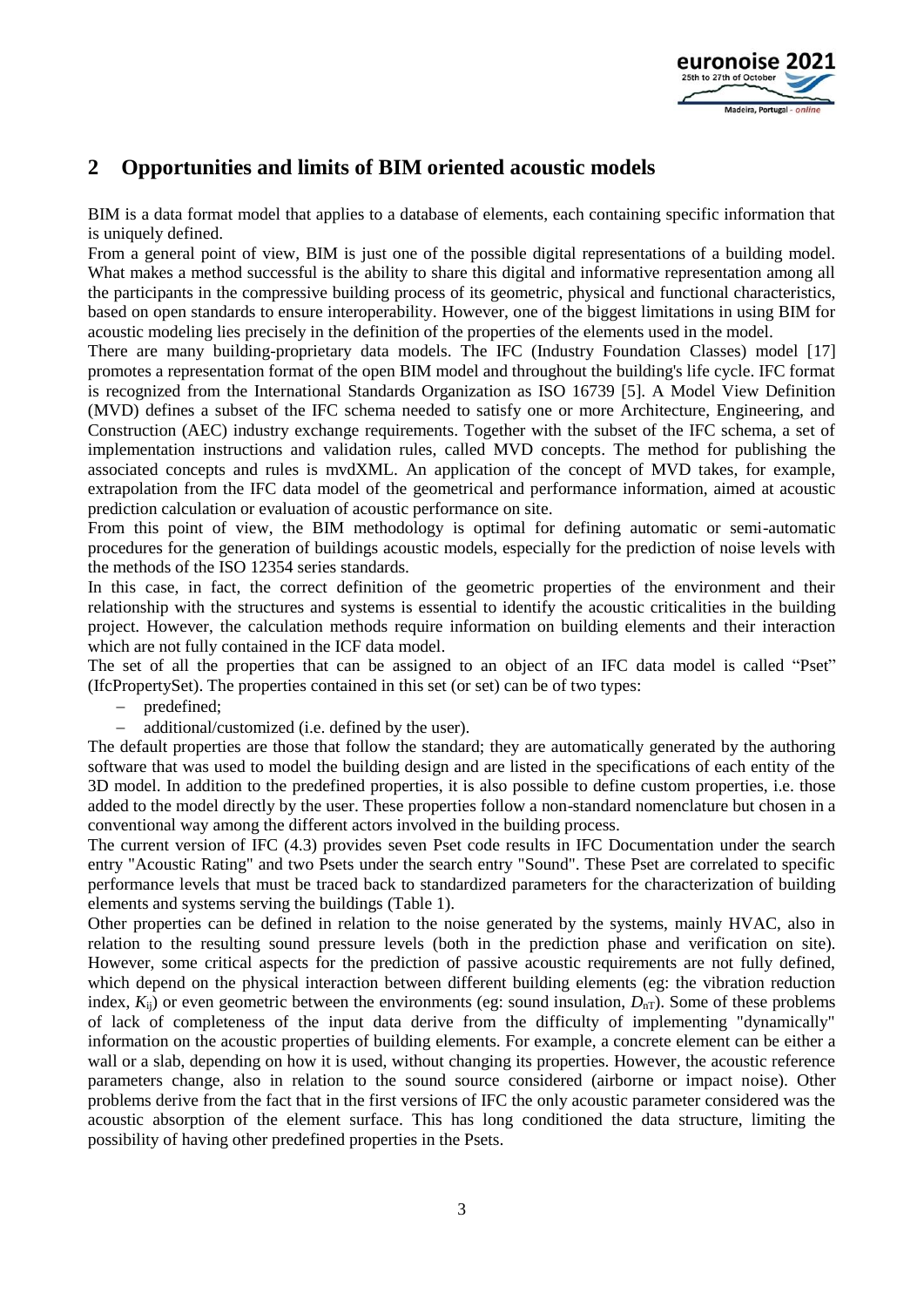

| <b>IFC 4.3</b>                 | <b>IFC Name</b> | <b>Definition</b>                                                                                                                                                                                                                                                                                                                                                                                                                                                                                                                                                                                                                                                                                                 |
|--------------------------------|-----------------|-------------------------------------------------------------------------------------------------------------------------------------------------------------------------------------------------------------------------------------------------------------------------------------------------------------------------------------------------------------------------------------------------------------------------------------------------------------------------------------------------------------------------------------------------------------------------------------------------------------------------------------------------------------------------------------------------------------------|
| <b>Acoustic Properties Set</b> |                 |                                                                                                                                                                                                                                                                                                                                                                                                                                                                                                                                                                                                                                                                                                                   |
| Pset RoofCommon                | AcousticRating  | It is provided according to the national building code. It<br>indicates the sound transmission resistance of this object by<br>an index ratio (instead of providing full sound absorption<br>values).                                                                                                                                                                                                                                                                                                                                                                                                                                                                                                             |
| Pset_CurtainWallCommon         |                 |                                                                                                                                                                                                                                                                                                                                                                                                                                                                                                                                                                                                                                                                                                                   |
| Pset_WallCommon                |                 |                                                                                                                                                                                                                                                                                                                                                                                                                                                                                                                                                                                                                                                                                                                   |
| Pset_PlateCommon               |                 |                                                                                                                                                                                                                                                                                                                                                                                                                                                                                                                                                                                                                                                                                                                   |
| Pset_SlabCommon                |                 |                                                                                                                                                                                                                                                                                                                                                                                                                                                                                                                                                                                                                                                                                                                   |
| Pset_CoveringCommon            |                 |                                                                                                                                                                                                                                                                                                                                                                                                                                                                                                                                                                                                                                                                                                                   |
| Pset_WindowCommon              |                 |                                                                                                                                                                                                                                                                                                                                                                                                                                                                                                                                                                                                                                                                                                                   |
| Pset_DoorCommon                |                 |                                                                                                                                                                                                                                                                                                                                                                                                                                                                                                                                                                                                                                                                                                                   |
| Pset_SoundAttenuation          | SoundFrequency  | Common definition to capture sound pressure at a point on<br>behalf of a device typically used within the context of<br>building services and flow distribution systems. To indicate<br>sound values from an instance of<br>IfcDistributionFlowElement at a particular location,<br>If cAnnotation instance(s) should be assigned to the<br>IfcDistributionFlowElement through the<br>IfcRelAssignsToProduct relationship. The IfcAnnotation<br>should specify ObjectType of 'Sound' and geometric<br>representation of 'Annotation Point' consisting of a single<br>IfcPoint subtype as described at IfcAnnotation. This<br>property set is instantiated multiple times on an object for<br>each frequency band. |
| Pset_SoundGeneration           |                 | Common definition to capture the properties of sound<br>typically used within the context of building services and<br>flow distribution systems. This property set is instantiated<br>multiple times on an object for each frequency band.                                                                                                                                                                                                                                                                                                                                                                                                                                                                        |

Table 1 – IFC 4.3 Pset referred to specific acoustic performance levels.

Despite these limitations, BIM methodologies remain the ideal tool to limit the uncertainties in the definition of a BAM, especially for geometric aspects.

### **3 BIM Model Checking in building acoustic design**

Within the BIM methodology, a key role is played by Model Checking, a set of tools aimed to verify and validate projects not only during the design phase, but also during all the phases of the process, in order to guarantee completeness, transmissibility and congruence of all data and information. In the Information Documentation (ID) and in the Information Management Plan (IMP) the rules set must be specified, that is the set of control rules that are applied to the model, which are divided into three verification phases:

- − rules for regulatory verification (BIM Validation);
- − information interference management rules (Clash detection);
- − rules for managing information inconsistencies (Code checking).

The application of a specific set of rules optimized for the acoustic design allows an effective control of the main criticalities that may occur in the transition from the architectural project to the performance evaluation and, therefore, to the construction of the building.

#### **3.1 BIM Validation**

By managing an appropriate set of parametric rules, BIM Validation analyses and determines the level of quality and consistency of a BIM model. This is an essential step to ensure that there are no modelling errors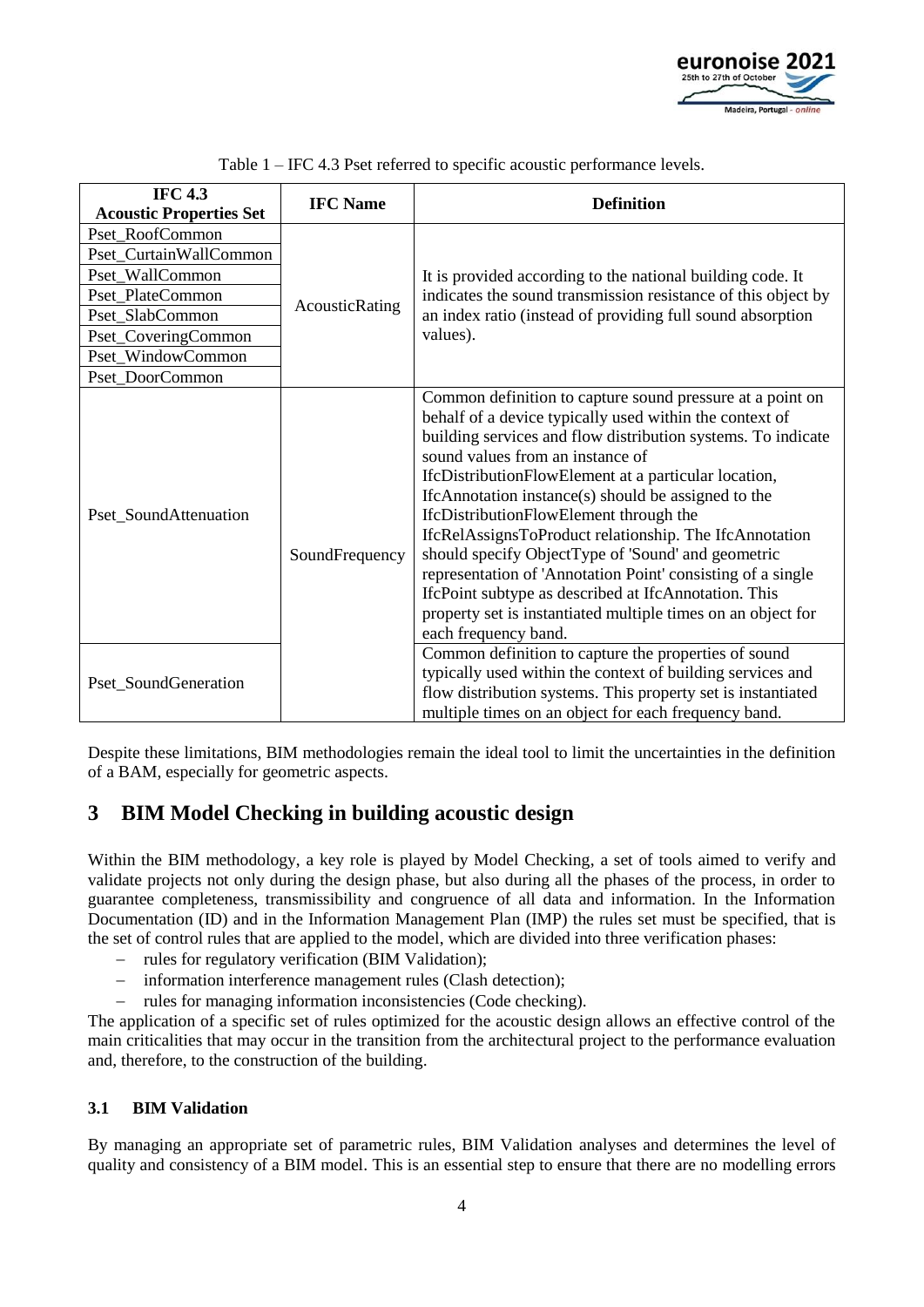

as overlapping objects and more generally that the model is constructed in accordance with the requirements specified in the Industry Standard (IS), depending on the purpose of the modelling. Within a BIM model it is possible to detect two types of errors: modelling and design. Finally, it allows to validate the relative Level of Development (LoD) of the objects specified in the IS.

The concept of LoD has evolved over time, and refers to the level of development necessary in relation to the contents of the elements of the model; the choice to use the definition "level of development" instead of "level of detail" is motivated by the fact that an element, although it may appear visually detailed, could in reality be generic.

BIM LoD is an Industry Standard that defines how the 3D geometry of the building model can achieve different levels of refinement, is used as a measure of the service level required. These development models are purpose built for various stages of design, 3D visualization, quantities control, scheduling, estimations, on-site production control and fabrication.

There are different LoD hierarchy systems but all are generally object-oriented than design-oriented, more focused on the level of object refinement at a geometric and informative level than on the global project cycle. This latter aspect sometimes obliges to introduce sublevels in order to adapt work variations [18] (Figure 2).

The LoD Specification is a reference that enables practitioners in the AEC Industry to specify and articulate with a high level of clarity, the content and reliability of BIMs at various stages in the design and construction process. The LoD Framework addresses various issues faced by AEC professionals by providing an industry-developed standard to describe the state of development of various systems within a BIM. This standard enables consistency in communication and execution by facilitating the detailed definition of BIM milestones and deliverables.



Figure 2 – Level of detail (LoD)'s progression according different national references with relative comparison [18].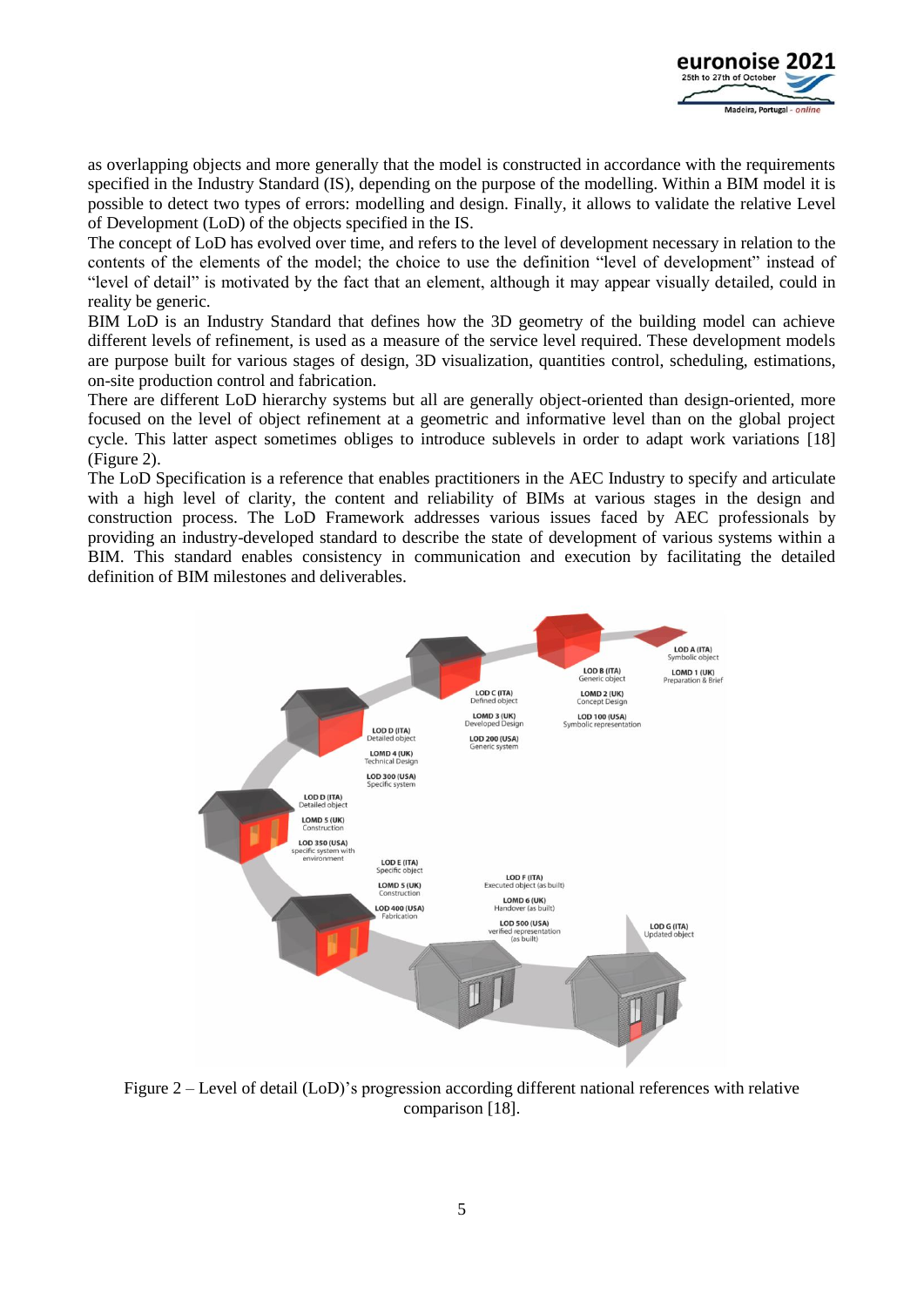

In order to correctly transfer the design information to the BPM for the predictive evaluation of the acoustic performance of a building, the BIM LoD must be at least at level "300" (equivalent to "4" or "D", according to the different classifications). In this way, it is possible to interact correctly with the BIM model to ensure that the results of the calculation process (for example according to the methods of the ISO 12354 series standards) can "re-enter" in the design process by providing the validation of the construction choices or indicating the necessary changes to meet the design objectives. The following level "350" (equivalent "5" or "D") can contain the detailed information deriving from the acoustic predictive calculation that help to define the specific system in relation to its environment and, therefore, all the information necessary for the subsequent phases of construction.

#### **3.2 Clash Detection**

It consists in the control of geometric interferences in the single model and between models belonging to different disciplines, born as an analysis of geometric and spatial coherence, and is today one of the most widespread tools in BIM. For example, it allows to determine interference between the model for the design of service equipment (Mechanical, Electrical and Plumbing, MEP) and the architectural model. To date, there are several BIM coordinator tools in which, after correctly setting the rule set (with minimum tolerance between elements), the interference control can be carried out in an automated way, firstly to the individual disciplinary models and then to the merged models. From the acoustic point of view, this process can be useful for identifying acoustic bridges, preventing installation errors of resilient systems, and favouring the optimization of the path of MEP distribution networks.

#### **3.3 Code Checking**

It is the checking phase of the BIM model with respect to the information requirements necessary to assess its compliance with the standards and project objectives. The construction process is normally governed by numerous local, national and international laws or requirements and the information within them can be translated into parametric rules. For example, the acoustic requirements of rooms and building elements can be verified at this level for both predictive (ISO 12354 series) and field verification (ISO 16283 series) purposes.

One of the possible developments of this phase is to provide all the elements for determining the acoustic class of a building or housing unit, if applicable in a specific national context.

### **4 Conclusions**

The implementation of acoustic assessment procedures (both predictive and on-site verification) within BIM procedures currently requires some adaptations to remedy the lack of a specific exchange architecture for all the information necessary for the complete acoustic characterization of the building.

Despite these limitations, the use of the methods already available can lead to significant improvements in terms of reliability and time savings in the development of simulation models, management of survey data and verification of performance parameters.

To ensure a successful process that develops the BPM criteria for BPM it is still necessary to undertake a thorough analysis of the acoustic issues before the start of the project.

Furthermore, it is of fundamental importance that all the information necessary for the acoustic model is provided, both from the geometric and performance point of view for the building elements to be used.

A significant step forward could be achieved through the development of software tools for BPM already optimized to communicate with BIM models.

Finally, it should be emphasized that, regardless of the tools used, it is necessary to keep the BIM criteria as a "living document" throughout the project, the construction process and the verification at the end of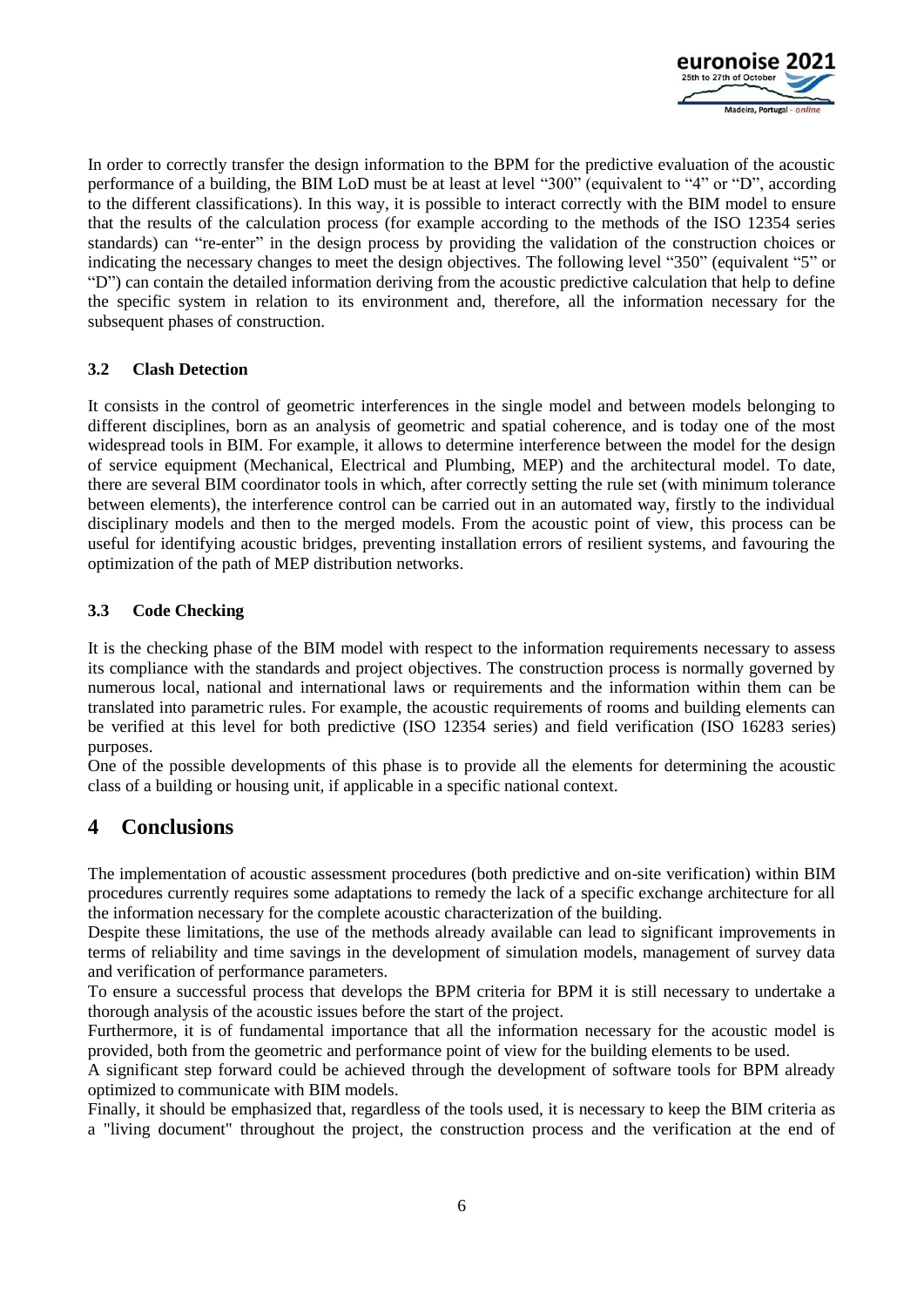

construction, so that future projects can benefit from the experiences learned. through a complete documentation of the entire process and the results obtained.

### **References**

- [1] McAuley, B.; Hore, A.; West, R. BICP BIM Global Study, Irish Building Magazine, Iss 3, 2016, pp. 61- 65. [https://doi.org/10.21427/5pmn-8s59.](https://doi.org/10.21427/5pmn-8s59)
- [2] Ullah, K.; Lill, I.; Witt, E. An Overview of BIM Adoption in the Construction Industry: Benefits and Barriers. *10th Nordic Conference on Construction Economics and Organization (Emerald Reach Proceedings Series, Vol. 2)*. Emerald Publishing Limited, Bingley, 2019, pp. 297-303. [https://doi.org/10.1108/S2516-285320190000002052.](https://doi.org/10.1108/S2516-285320190000002052)
- [3] Zima, K.; Plebankiewicz, E.; Wieczorek, D. A SWOT Analysis of the Use of BIM Technology in the Polish Construction Industry. *Buildings*, 10 (1), 2020, 16. [https://doi.org/10.3390/buildings10010016.](https://doi.org/10.3390/buildings10010016)
- [4] US National Institute of Building Sciences. National Building Information Modelling Standard; Version 1 - Part 1: Overview, Principles, and Methodologies, Glossary; *US National Institute of Building Sciences*, Washington, DC, USA, 2007.
- [5] ISO 16739:2013. Industry Foundation Classes (IFC) for data sharing in the construction and facility management industries.
- [6] Richard, A.; Jon, W. Integrating acoustical data into the Building Information Modeling using Industry Foundation Classes, *159th Meeting Acoustical Society of America/NOISE-CON 2010*, Baltimore, Maryland, USA, April 19-21, 2010.
- [7] Kim, S.; Coffeen, R.C.; Sanguinetti, P. Interoperability Building Information Modeling and acoustical analysis software - A demonstration of a performing arts hall design process, Proc. Mtgs. Acoust. 19, 2013, 015136. [https://doi.org/10.1121/1.4800300.](https://doi.org/10.1121/1.4800300)
- [8] Kirkegaard, P.H.; Kamari, A. (Eds). *Building Information Modeling (BIM) for Indoor Environmental Performance Analysis*, Aarhus University, 2017, ISSN 2246-0942.
- [9] Statsbygg BIM Manual 1.2.1, Statsbygg, Oslo, Norway, 2013.
- [10] Wu, C.; Clayton, M.J. BIM-based acoustic simulation framework, *Proceedings of the 30th CIB W78 International Conference*, Beijing, China, October 9-12, 2013.
- [11] Habibi, S. The promise of BIM for improving building performance Shahryar, *Energy and Buildings*, 153, 2017, pp. 525–548. [https://doi.org/10.1016/j.enbuild.2017.08.009.](https://doi.org/10.1016/j.enbuild.2017.08.009)
- [12] O'Donnell, J.T.; Maile, T.; Rose, C.; Mrazović, N.; Morrissey, E.; Regnier, C.; Parrish, K.; Bazjanac, V. Transforming BIM to BEM: Generation of Building Geometry for the NASA Ames Sustainability Base BIM, Berkeley National Laboratory LBNL-6033E, 2013.
- [13] Mastino, C.C.; Baccoli, R.; Frattolillo, A.; Marini, M.; Di Bella, A.; Da Pos, V. The building information model and the IFC standard: Analysis of the characteristics necessary for the acoustic and energy simulation of buildings, Building Simulation Applications, BSA 2017 - 3rd IBPSA-Italy Conference, Bozen-Bolzano, Italy, February 8-10, 2017, pp. 479-486.
- [14] Mastino, C.C.; Di Bella, A.; Semprini, G.; Frattolillo, A.; Marini, M.; Da Pos, V. BIM application in design and evaluation acoustic performances of buildings, *Proceedings of the 25th International Congress on Sound and Vibration 2018, ICSV 2018*, Hiroshima, Japan, July 8-12, 2018, pp. 4241-4248.
- [15] Mastino, C.C.; Concu, G.; Baccoli, R.; Frattolillo, A.; Di Bella, A. Methods for acoustic classification in buildings: An example of application of BIM procedures on wooden buildings, *Proceedings of INTER-NOISE 2019 MADRID - 48th International Congress and Exhibition on Noise Control Engineering*, Madrid, June 16-19, 2019.